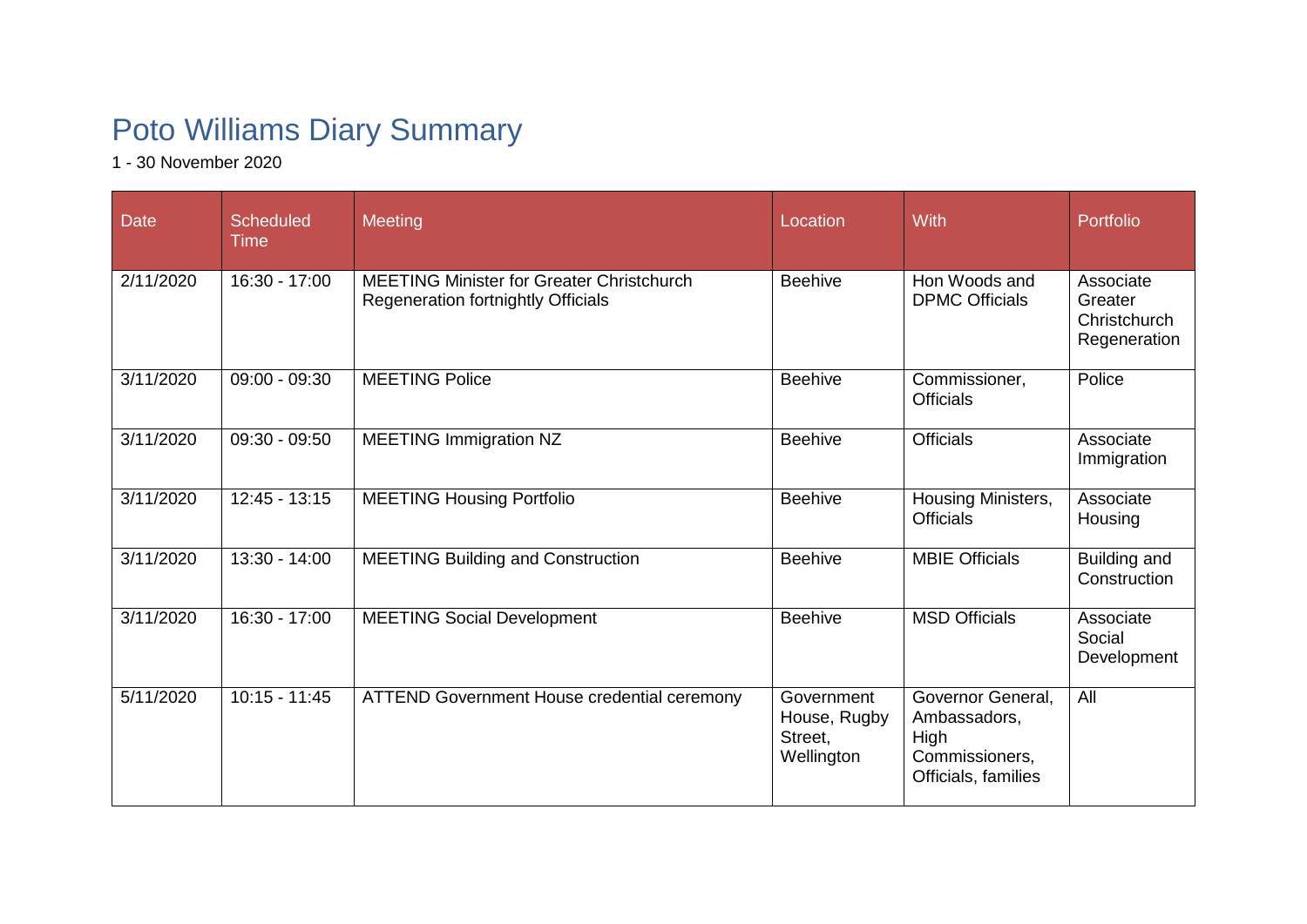| <b>Date</b> | <b>Scheduled</b><br><b>Time</b> | Meeting                                            | Location                                            | With                                                           | Portfolio                    |
|-------------|---------------------------------|----------------------------------------------------|-----------------------------------------------------|----------------------------------------------------------------|------------------------------|
| 6/11/2020   | $07:10 - 07:40$                 | <b>MEDIA INTERVIEW</b>                             | Video<br>Conference                                 | 531pi Pacific<br><b>Breakfast Show</b>                         | All                          |
| 6/11/2020   | $10:30 - 13:15$                 | <b>ATTEND Swearing in Ceremony</b>                 | Government<br>House, Rugby<br>Street,<br>Wellington | Governor General,<br>Cabinet Ministers,<br>Officials, families | $\overline{All}$             |
| 6/11/2020   | 14:30 - 16:30                   | <b>CABINET</b>                                     | <b>Beehive</b>                                      | <b>Cabinet Ministers</b>                                       | All                          |
| 9/11/2020   | $11:00 - 12:00$                 | <b>MEETING Police</b>                              | <b>Beehive</b>                                      | Commissioner,<br>officials                                     | Police                       |
| 9/11/2020   | $13:00 - 15:00$                 | <b>CABINET</b>                                     | <b>Beehive</b>                                      | <b>Cabinet Ministers</b>                                       | All                          |
| 9/11/2020   | 15:00 - 15:30                   | <b>MEETING State Services</b>                      | <b>Beehive</b>                                      | <b>Deputy Public</b><br>Service<br>Commissioner                | <b>SFO</b>                   |
| 9/11/2020   | $15:30 - 16:00$                 | <b>MEETING Housing</b>                             | <b>Beehive</b>                                      | Housing Ministers,<br>officials                                | Associate<br>Housing         |
| 9/11/2020   | $16:30 - 17:00$                 | <b>MEETING Building and Construction officials</b> | <b>Beehive</b>                                      | <b>MBIE Officials</b>                                          | Building and<br>Construction |
| 10/11/2020  | 16:30 - 16:45                   | <b>MEDIA INTERVIEW</b>                             | Phone                                               | Radio NZ                                                       | All                          |
| 11/11/2020  | $14:30 - 15:00$                 | <b>MEDIA INTERVIEW</b>                             | <b>Beehive</b>                                      | Tagata Pasifika                                                | $\overline{All}$             |
| 12/11/2020  | $13:45 - 15:30$                 | <b>ATTEND Police Graduation</b>                    | Police College,<br>Papakowhai<br>Road, Porirua      | <b>Invited Guests</b>                                          | Police                       |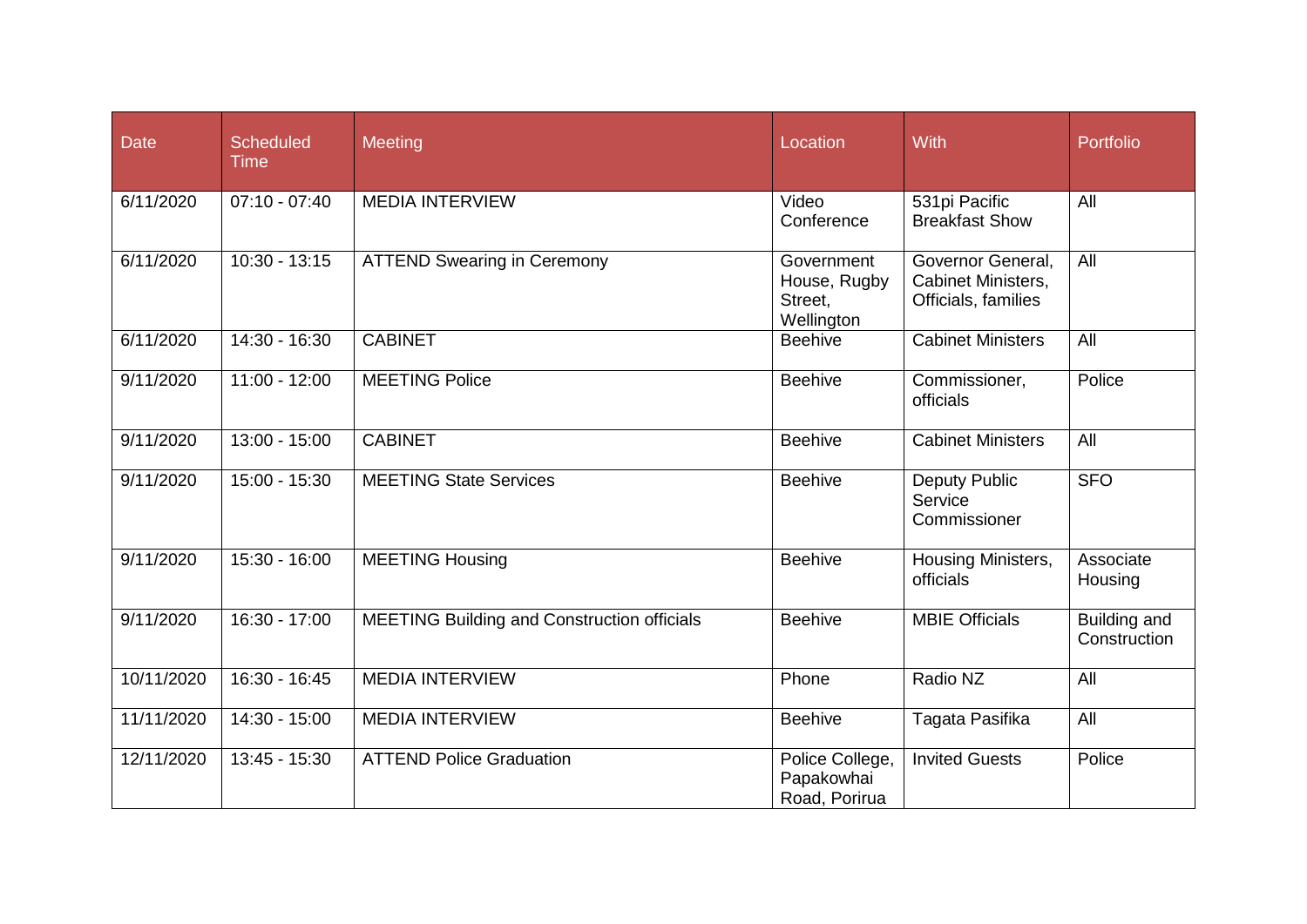| <b>Date</b> | <b>Scheduled</b><br><b>Time</b> | Meeting                                                     | Location                                            | With                                                 | Portfolio                           |
|-------------|---------------------------------|-------------------------------------------------------------|-----------------------------------------------------|------------------------------------------------------|-------------------------------------|
| 12/11/2020  | $16:00 - 16:15$                 | <b>MEDIA INTERVIEW</b>                                      | <b>Beehive</b>                                      | Herald                                               | Police                              |
| 13/11/2020  | $13:00 - 14:00$                 | <b>SPEAK at Man Alive AGM</b>                               | Video<br>Conference                                 | <b>Invited Guests</b>                                | Police                              |
| 16/11/2020  | $11:00 - 12:00$                 | <b>MEETING Police</b>                                       | <b>Beehive</b>                                      | Commissioner,<br><b>Officials</b>                    | Police                              |
| 16/11/2020  | $13:00 - 15:00$                 | <b>CABINET</b>                                              | <b>Beehive</b>                                      | <b>Cabinet Ministers</b>                             | $\overline{All}$                    |
| 16/11/2020  | 15:30 - 16:00                   | <b>MEETING Housing</b>                                      | <b>Beehive</b>                                      | <b>Housing Ministers</b><br>and Officials            | Associate<br>Housing                |
| 17/11/2020  | $13:15 - 13:45$                 | <b>MEETING Building and Construction</b>                    | <b>Beehive</b>                                      | <b>MBIE Officials</b>                                | <b>Building and</b><br>Construction |
| 17/11/2020  | $14:45 - 15:15$                 | <b>MEETING Police</b>                                       | <b>Beehive</b>                                      | Deputy<br>Commissioner<br><b>District Operations</b> | Police                              |
| 17/11/2020  | 17:30 - 19:00                   | <b>ATTEND the Pacific Virtual Museum Pilot</b><br>Programme | 70 Molesworth<br>Street.<br>Thorndon,<br>Wellington | Invited guests                                       | All                                 |
| 18/11/2020  | $10:00 - 11:00$                 | <b>ATTEND Police Leaders Forum</b>                          | Royal Society,<br>Murphy Street,<br>Wellington      | <b>Invited guests</b>                                | Police                              |
| 18/11/2020  | $13:00 - 13:45$                 | <b>MEETING SFO</b>                                          | <b>Beehive</b>                                      | <b>Officials</b>                                     | <b>SFO</b>                          |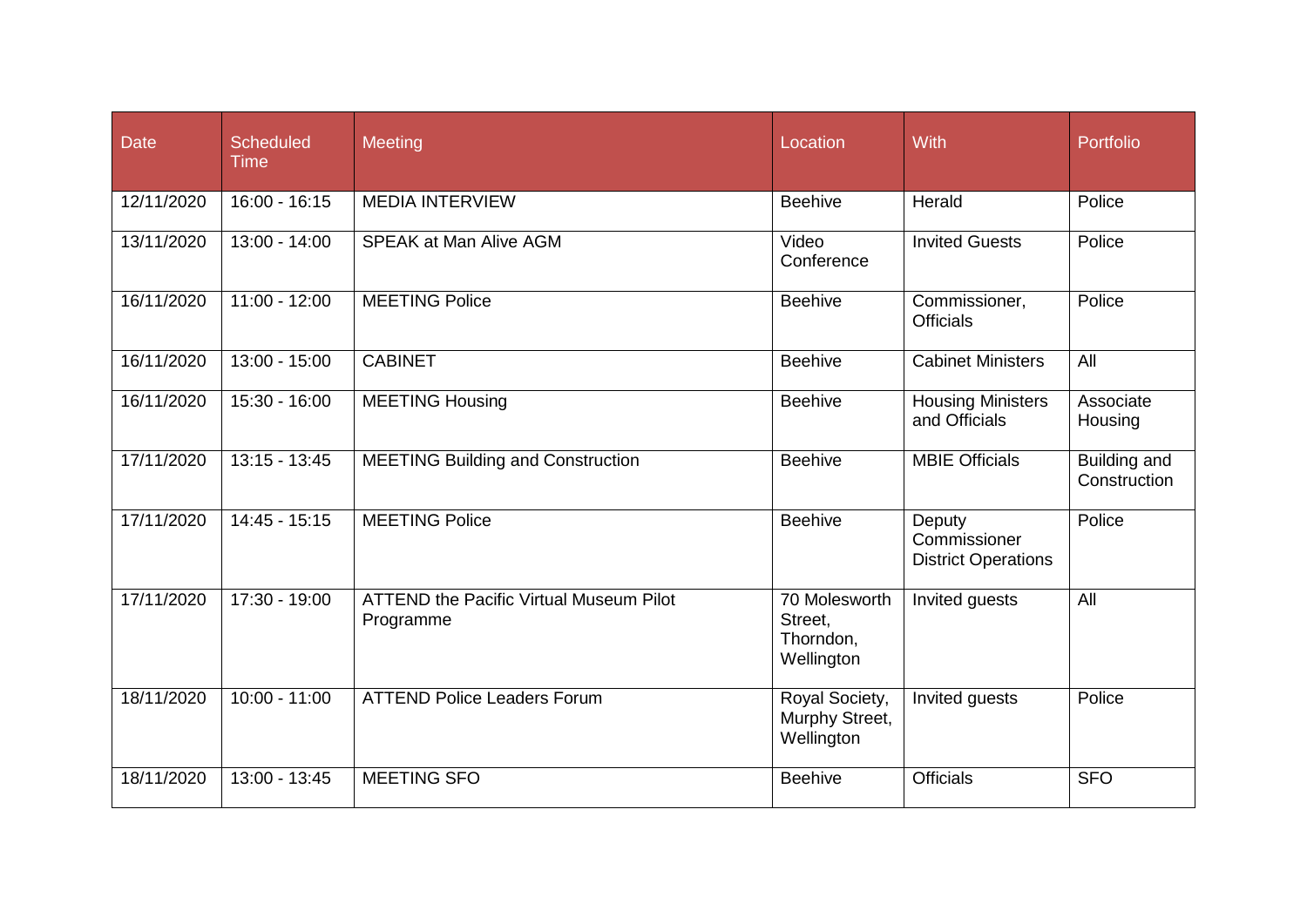| <b>Date</b> | <b>Scheduled</b><br><b>Time</b> | Meeting                                                                                             | Location                                            | With                                      | Portfolio                           |
|-------------|---------------------------------|-----------------------------------------------------------------------------------------------------|-----------------------------------------------------|-------------------------------------------|-------------------------------------|
| 18/11/2020  | 14:45 - 15:00                   | <b>MEDIA</b>                                                                                        | <b>Beehive</b>                                      | <b>Stuff</b>                              | All                                 |
| 18/11/2020  | 15:30 - 15:45                   | <b>MEDIA INTERVIEW</b>                                                                              | <b>Beehive</b>                                      | <b>Stuff</b>                              | Police                              |
| 18/11/2020  | $16:00 - 16:30$                 | <b>MEDIA INTERVIEW</b>                                                                              | <b>Beehive</b>                                      | <b>TVNZ</b>                               | Police                              |
| 18/11/2020  | 18:00 - 18:45                   | SPEAK at "Look" Art Exhibition opening night hosted<br>by The White Room Creative Space / SkillWise | <b>Bowen House</b>                                  | Invited guests                            | All                                 |
| 20/11/2020  | 13:00 - 13:20                   | <b>MEDIA INTERVIEW</b>                                                                              | Phone                                               | <b>Christchurch Star</b>                  | All                                 |
| 21/11/2020  | $08:00 - 10:00$                 | <b>ATTEND Cook Islands Blue and Pink Ribbon</b><br><b>Awareness Breakfast</b>                       | Atiu Hall, 7<br>Atiu Place,<br>Mangere,<br>Auckland | Invited guests                            | All                                 |
| 23/11/2020  | $10:30 - 11:30$                 | VISIT Building System Performance team                                                              | The Terrace,<br>Wellington                          | <b>Staff</b>                              | Building and<br>Construction        |
| 23/11/2020  | $13:00 - 15:00$                 | <b>CABINET</b>                                                                                      | <b>Beehive</b>                                      | <b>Cabinet Ministers</b>                  | All                                 |
| 23/11/2020  | $15:30 - 16:00$                 | <b>MEETING Housing</b>                                                                              | <b>Beehive</b>                                      | Housing Ministers,<br><b>Officials</b>    | Associate<br>Housing                |
| 23/11/2020  | 16:30 - 17:00                   | MEETING Te Whakatairanga Service Delivery                                                           | <b>Beehive</b>                                      | <b>Officials</b>                          | <b>Building and</b><br>Construction |
| 24/11/2020  | $08:30 - 09:00$                 | <b>MEETING Associate Children</b>                                                                   | <b>Beehive</b>                                      | Minister of Children                      | Associate<br>Children               |
| 24/11/2020  | $\overline{14:15}$ - 15:15      | <b>MEETING State Sector</b>                                                                         | <b>Beehive</b>                                      | PM, Ministers,<br><b>State Sector CEs</b> | All                                 |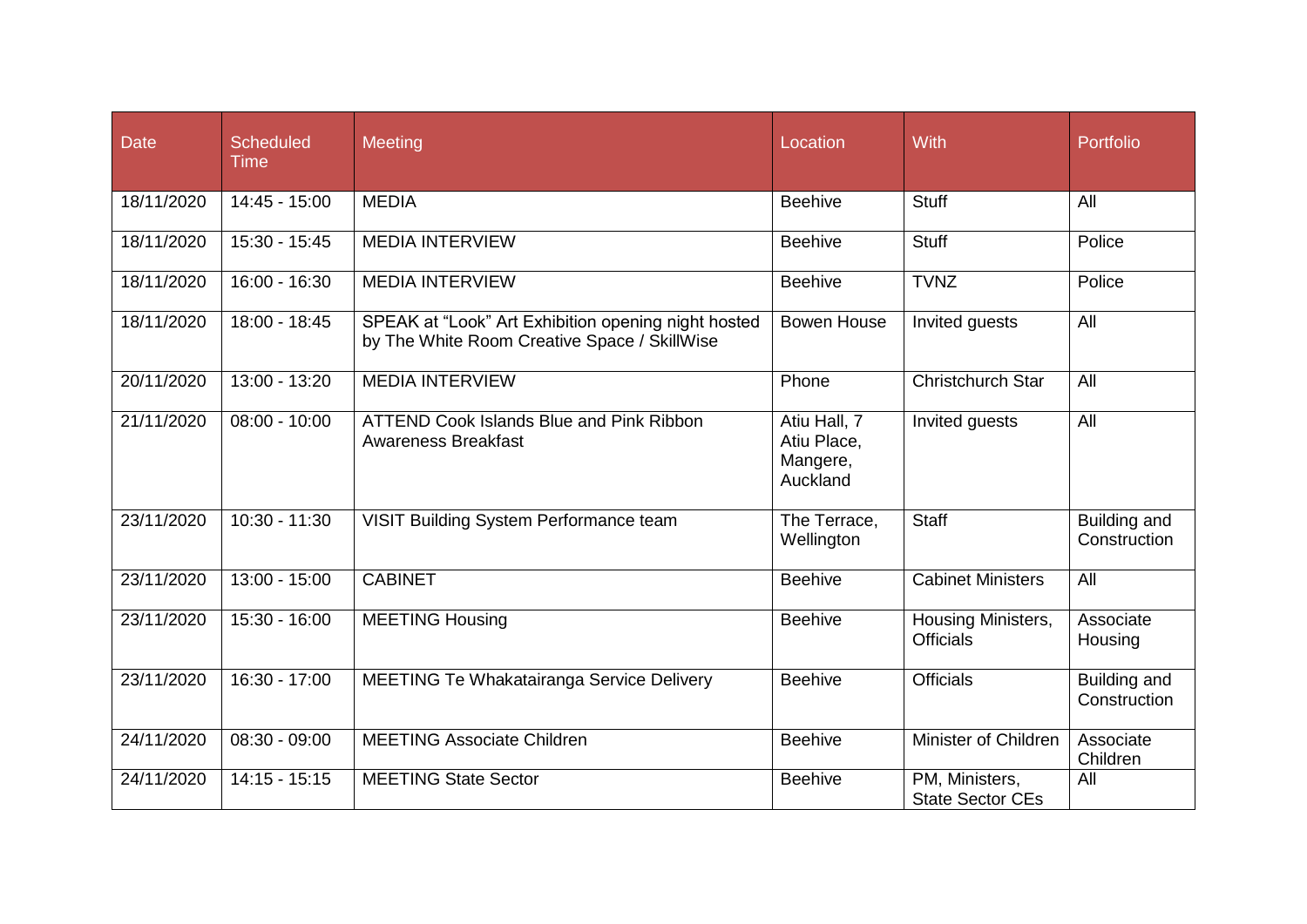| <b>Date</b> | <b>Scheduled</b><br><b>Time</b> | <b>Meeting</b>                                                  | Location       | <b>With</b>                                                         | Portfolio                                   |
|-------------|---------------------------------|-----------------------------------------------------------------|----------------|---------------------------------------------------------------------|---------------------------------------------|
| 24/11/2020  | $16:30 - 16:45$                 | <b>MEDIA INTERVIEW</b>                                          | <b>Beehive</b> | <b>Newstalk ZB</b>                                                  | All                                         |
| 24/11/2020  | 17:00 - 17:30                   | <b>MEETING Associate Housing (Public Housing)</b>               | <b>Beehive</b> | Chief Executive,<br>Ministry of Housing<br>and Urban<br>Development | Associate<br>Housing<br>(Public<br>Housing) |
| 24/11/2020  | $17:45 - 18:15$                 | <b>MEETING Police</b>                                           | <b>Beehive</b> | <b>Officials</b>                                                    | Police                                      |
| 25/11/2020  | $09:30 - 10:00$                 | <b>CBC Cabinet Committee</b>                                    | <b>Beehive</b> | <b>Cabinet Ministers</b>                                            | All                                         |
| 25/11/2020  | 13:30 - 13:45                   | <b>MEETING Police</b>                                           | <b>Beehive</b> | Commissioner                                                        | Police                                      |
| 25/11/2020  | $13:45 - 14:45$                 | <b>MEETING Police</b>                                           | <b>Beehive</b> | Commissioner,<br><b>Officials</b>                                   | Police                                      |
| 25/11/2020  | $15:45 - 16:15$                 | <b>MEETING Building and Construction</b>                        | <b>Beehive</b> | <b>MBIE Officials</b>                                               | <b>Building and</b><br>Construction         |
| 25/11/2020  | 16:30 - 17:00                   | <b>MEETING Associate Housing (Public Housing)</b>               | <b>Beehive</b> | <b>HUD officials</b>                                                | Associate<br>Housing<br>(Public<br>Housing) |
| 25/11/2020  | 17:30 - 19:30                   | SPEAK at the 2020 Building Industry Federation and<br>GS1 event | <b>Beehive</b> | Invited guests                                                      | Building and<br>Construction                |
| 26/11/2020  | $09:00 - 09:30$                 | <b>MEETING Building and Construction</b>                        | <b>Beehive</b> | <b>MBIE Officials</b>                                               | Building and<br>Construction                |
| 26/11/2020  | $13:00 - 13:10$                 | <b>MEDIA INTERVIEW</b>                                          | Phone          | Pacific Media                                                       | All                                         |